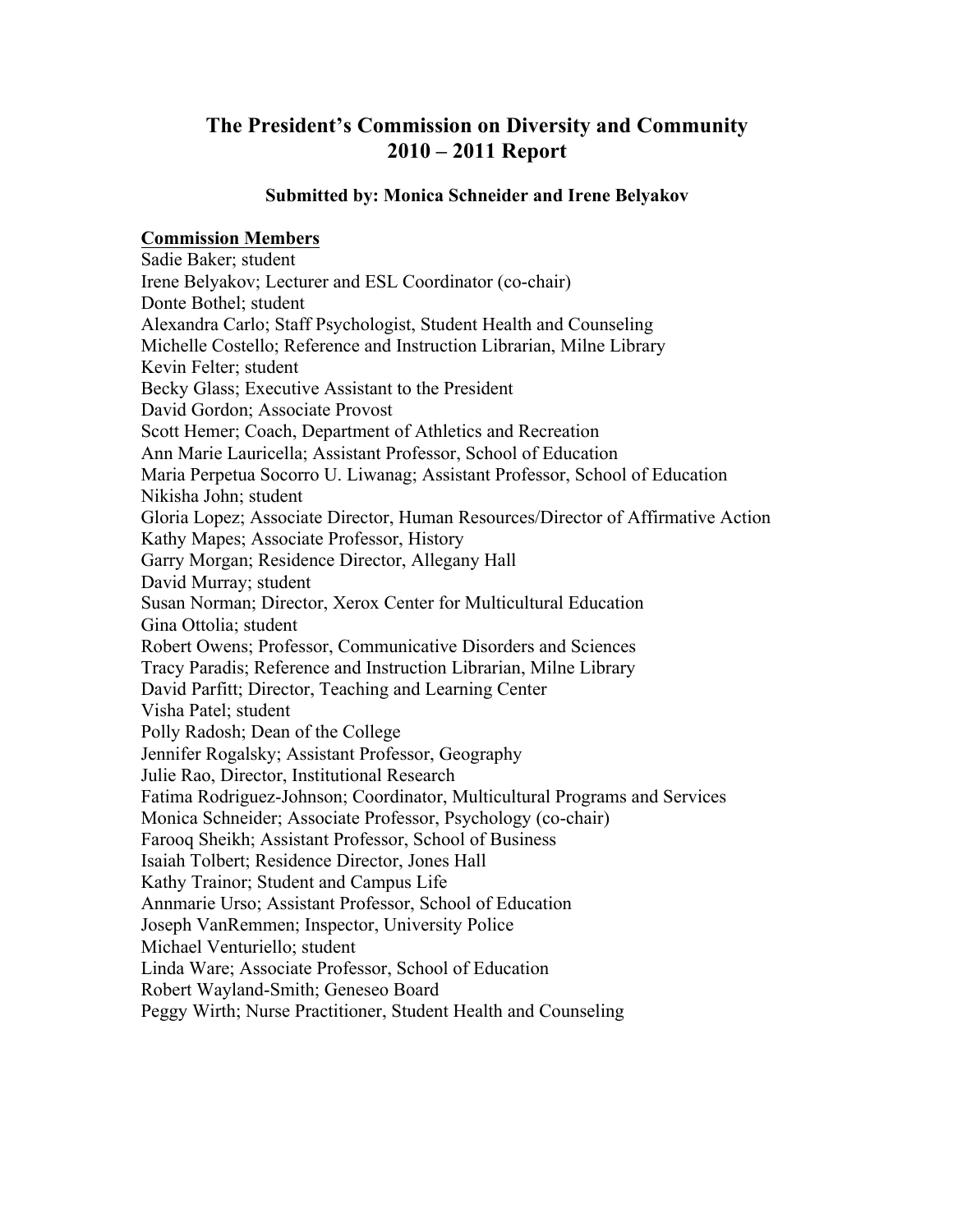## **Overall Direction and Emphasis of the Commission's Work**

For the past two years, the Commission has been focused on identifying the most effective ways of providing outreach and building community, with an emphasis on action-oriented outcomes. The Commission is currently in the process of undergoing several major transitions regarding the implementation of programs and initiatives developed by the Commission to accomplish these goals. Specifically, the Real World Geneseo (RWG) program has now been conducted on three separate occasions since its inception in January 2010, with the coordinators of that program seeking ways to streamline and institutionalize the process. For example, the coordinators of the RWG program have found several ways to directly link the program with the Bringing Theory to Practice initiative of the College. The Assessment and Diversity Plan subcommittee submitted the Diversity Plan they developed to the Strategic Planning Group with the hopes of identifying the best way to implement and assess the Plan at the institutional level. The Professional Development subcommittee developed a program designed to bring together faculty and students to examine "cultural diversity and cultural awareness linked to pedagogy and practices within the Geneseo context." This subcommittee submitted a grant proposal for this project to the Consortium on High Achievement and Success (CHAS). In addition, this subcommittee has identified other programs and workshops that could be implemented in conjunction with the Teaching and Learning Center.

Below is a summary of the activities of each subcommittee as well as a list of recommendations for the next academic year regarding these programs and initiatives. The complete 2010 – 2011 subcommittee reports can be found in the appendices.

# **Summary of Activities: 2010-2011**

*The Student and Campus Engagement Subcommittee:* The Student and Campus Engagement subcommittee (SACES) focused its energy primarily on the Real World Geneseo program, a program designed to provide students with a "transformative diversity experience." This program emerged in response to an identified need for students to have a greater opportunity to incorporate academic and service learning experiences related to diversity as central components of their education and personal development at SUNY Geneseo. This program was first conducted in spring 2010, with students participating in a retreat in January 2010, followed by participation in one of a series of predetermined courses addressing important diversity-related issues and a 1 credit reflective seminar with other members in the RWG program. Initial quantitative and qualitative assessment of the program suggested that students were greatly benefiting from the RWG program. This past year, SACES conducted a second RWG program in October 2010, coordinated training for SUNY Geneseo faculty and staff to serve as facilitators in December 2010, and conducted a third RWG program in January 2011. It is important to note that the RWG3 retreat was the first to be completely facilitated by SUNY Geneseo faculty and staff, thus moving toward increased ownership and institutionalization of the RWG program.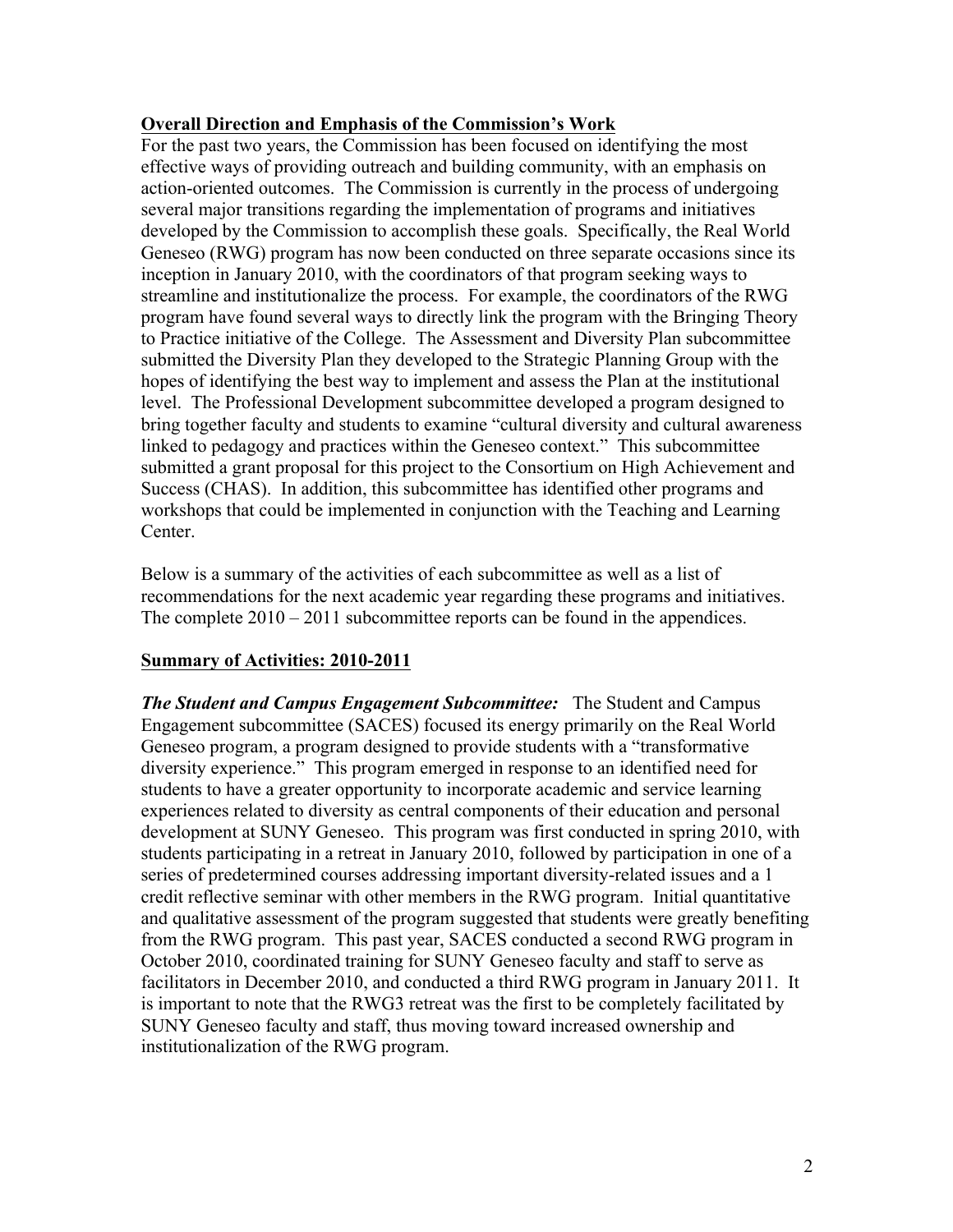Quantitative data was collected before and after the retreat for both the RWG2 and the RWG3 program to assess the potential benefits of the program across different samples of students. Analyses conducted on the quantitative data collected before and after the RWG2 program replicated the results found for students who participated in the initial RWG1 program. The RWG assessment team is currently in the process of analyzing the data obtained before and after the RWG3 program.

Implementation of the RWG program has required a significant amount of dedication and commitment on the part of SACES members. The amount of time that they have dedicated to the training of facilitators and the implementation of the various RWG programs is extraordinary. They have worked diligently in coordination with students, faculty, and staff throughout various divisions within the College to secure funding, to recruit students for the program, to conduct both the retreat and reflective seminar sections of the program, and to coordinate assessment of the program. In addition, they have already developed a mechanism for implementing a revised version of the program this coming year and have secured grant funding for that project. Members of the assessment team associated with this project have also devoted a significant amount of their time in developing, conducting, and analyzing the data collected before and after each program. If this program is to be sustainable over time and expanded to include more members of the campus community, the College is going to have to find a way to institutionalize the program and provide the necessary resources and support for its success. Members of the SACES subcommittee and the co-chairs of the Commission have met with Provost Long and Associate Provost David Gordon to discuss possible ways to increase the sustainability of the program long term.

*The Assessment and Diversity Plan Subcommittee:* At the end of the 2007-2008 academic year, the Assessment Subcommittee met with the Strategic Planning Group (SPG) to advocate for the development of a campus-wide diversity plan that could be added to the College's strategic plan. The SPG accepted the proposal and added the development and implementation of a campus diversity plan as an objective under the larger goal of "recruiting, supporting, and fostering the development of a diverse community of outstanding students, faculty, and staff." In 2010-2011, the Diversity Plan subcommittee developed a campus-wide diversity plan that included goals, objectives, and some potential action steps related to diversity. In addition, they developed a proposal outlining the process for implementing the plan. The Diversity Plan was presented to the Strategic Planning Group in fall 2010. The Assessment subcommittee and the Diversity Plan subcommittee were integrated in the hopes that an assessment plan for the goals and objectives listed in the Diversity Plan could be developed. Unfortunately, there was a delay in getting the Diversity Plan through the SPG, making it difficult for this subcommittee to develop an assessment plan. The challenge for this subcommittee in this coming year will be to work in conjunction with the SPG in formulating a plan for presenting the Diversity Plan to the college community in a way that engages them in a meaningful discussion regarding the implementation and assessment of the goals and objectives incorporated in the Plan.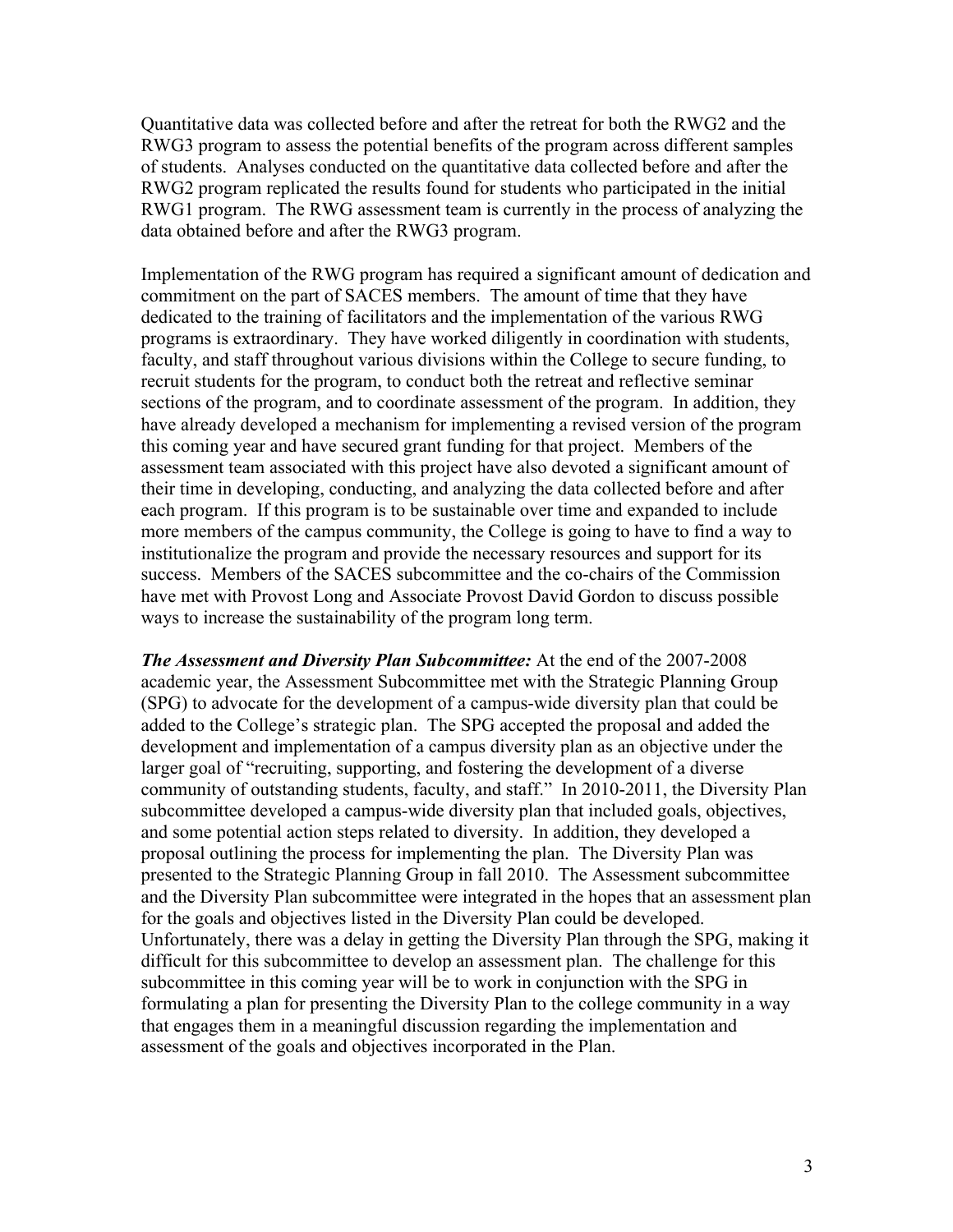*The Professional Development Subcommittee:* The Professional Development subcommittee submitted a grant to the Consortium on High Achievement and Success (CHAS) for a project designed to encourage dialogue and collaboration between junior and senior faculty members as well as students surrounding the issue of diversity and inclusive pedagogies. This program involved the development of collaborate research projects between faculty and students surrounding these issues. Although the project was not funded this year, it received positive feedback from CHAS with an encouragement to resubmit a proposal this coming fall semester. In addition, the subcommittee identified several other workshops/programs that may be conducted in conjunction with the Teaching and Learning Center to address faculty development issues regarding diversity in teaching as well as issues associated with ableism.

# **Recommendations for 2011-2012**

The Commission co-chairs met with the subcommittees' chairs at the end of the year to discuss what had been accomplished and the direction the Commission and the specific subcommittees should take in the near future. In the first part of this section, we summarize the issues and recommendations that emerged regarding the role of the Commission as a whole. In the second section, we present the recommendations made by the specific subcommittees.

# *Overall Direction of the Commission*

- 1. The Commission should continue to strive to take an active role in identifying diversity and community issues that are challenging to the college community. The Commission also believes that it can play an important role in actively promoting community participation and implementation of programs that support the Bringing Theory to Practice initiatives currently being developed by the College.
- 2. The Commission should continue to strive to become even more integrated in its functioning by:
	- including non-Commission members in the membership of the subcommittees
	- working in conjunction with already established committees, programs, and divisions at the College
	- co-sponsoring and supporting programs designed to address diversity and community related issues
	- examining ways in which the Commission could help integrate and coordinate the diversity-related efforts of the various areas of the College
	- serving as a resource and source of support to divisions, departments, and the larger community as a whole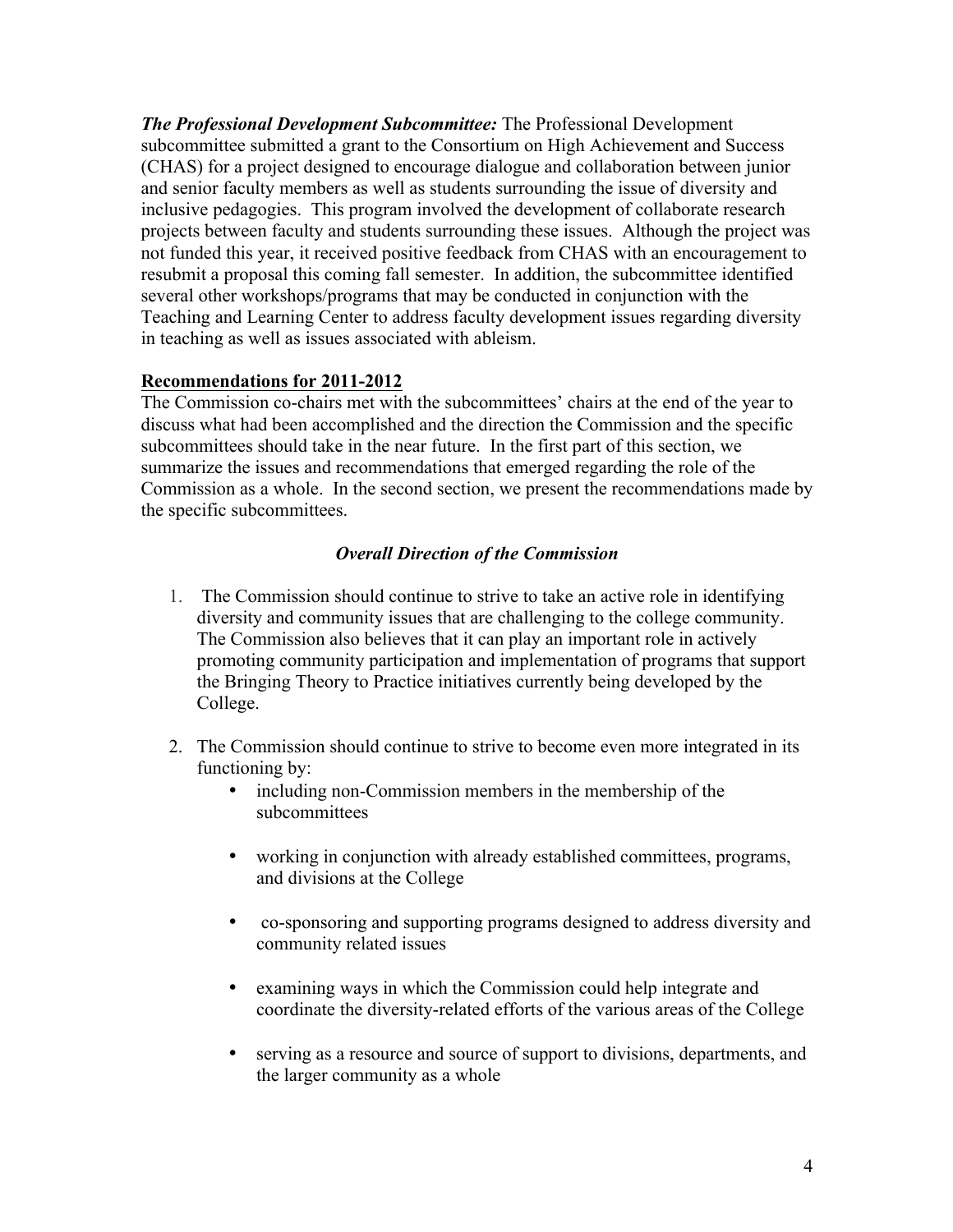- 3. The Commission should continue to identify ways in which the College could most effectively utilize the resources and support available through the Consortium on High Achievement and Success (CHAS).
- 4. The Commission should continue gaining more visibility so that the college community will come to see the Commission as a resource and touchstone for diversity and community related issues. To accomplish this goal, the Commission needs to clearly define its role and effectively communicate that role to the larger college community. This may include: supporting the web link on the diversity webpage for the Commission, marketing the Commission by communicating to the community how the Commission may help them accomplish their goals, using already existing forms of communication (e.g., GSTV, allstaff-l) to invite input and to provide information about the Commission's current activities, and providing annual updates to the College Senate and the Student Association about the Commission's activities.
- 5. The Commission should increase its efforts to invite, include, and reach out to members of the college community in ways that help support individuals and groups who are feeling alienated and unsupported in the community.

### *Specific Recommendations for the Subcommittees*

**Student and Campus Engagement Committee,** Real World Geneseo project and Path awards:

The Diversity Commission should assist this subcommittee in providing sustainability of the RWG project, which includes where the project will be housed and its continued financial support.

Recommendations for the future SACES subcommittee should be as follows:

- (1) Duties of the SACES committee members could be organized around subgroups responsible for the different SACES activities: a) RWG retreat trainers and facilitators, b) RWG curriculum development, c) RWG focus group and service learning follow-up, d) RWG assessment, e) RWG grant writing, and f) PATH awards.
- (2) The retreat facilitators should work on conducting the RWG trainer program for faculty, staff, and student leaders. This should take place preferably in October or some other convenient time during the fall 2011 for people interested in facilitating the retreat. The retreat facilitators should also facilitate the next retreat along with those who were newly trained.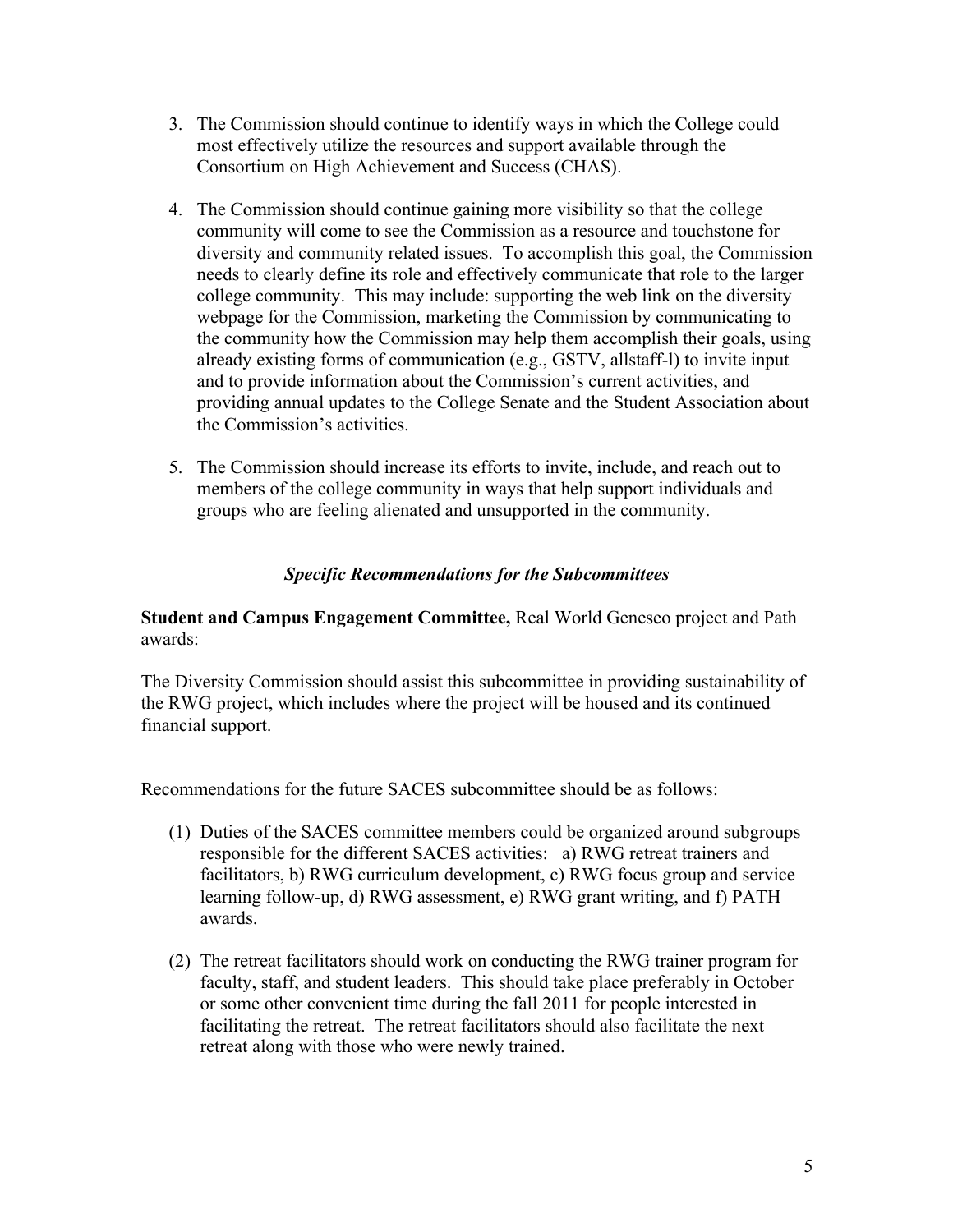- (3) The curriculum development group should meet to create a template for the Extreme Learning Course that would combine three elements: transformational experience, academic coursework, and service learning. The template should be sent to the college faculty senate for deliberation and approval during the 2011- 2012 academic year. When approved, the 1-4 credit Extreme Learning Course will be offered to students during the fall 2012.
- (4) The RWG focus group and service learning follow-up subgroup should arrange for the focus group meetings and service learning for RWG participants.
- (5) The RWG assessment group should continue to collect baseline and post-retreat data of the RWG programs that are conducted as well as continuing to analyze and present the data collected on the RWG programs conducted in previous years.
- (6) RWG grant writers should meet during the year to write grants to fund future RWG programming.
- (7) The PATH award group should meet regularly to work on strengthening the award program and soliciting nominations.

Recommendation for the institution: One of the challenges of this subcommittee has been finding faculty willing to participate in the RWG activities. Faculty members are reluctant to become involved with RWG because of the time commitment involved. The institution could help our committee by legitimizing the work of RWG so that faculty members feel that their work will count as they lead into tenure or promotion decisions. If the institution could help by endorsing the RWG work as valuable towards faculty and staff career goals, this would help this subcommittee recruit and retain active members.

#### **The Assessment & Diversity Plan Subcommittee:**

In the coming year, the Assessment and Diversity Plan subcommittees should continue to function as one subcommittee. Many of the Assessment committee members were involved in developing the Diversity Plan. These same people can be recruited to help develop the assessment measures for the plan.

Second, it is necessary to set a firm date for the launch of the Diversity Plan as soon as possible. The Assessment and Diversity Plan subcommittee needs to work closely with the Strategic Planning Group to determine the most feasible date. Once the date has been selected, the Assessment and Diversity Plan subcommittee could then develop the assessments for the plan by launch date.

Third, it has also been suggested that the presentation of the Diversity Plan be thoughtfully framed. Otherwise, it would be easy for the Diversity Plan to be perceived as just another item on the to-do list, instead of truly institutionalizing the College's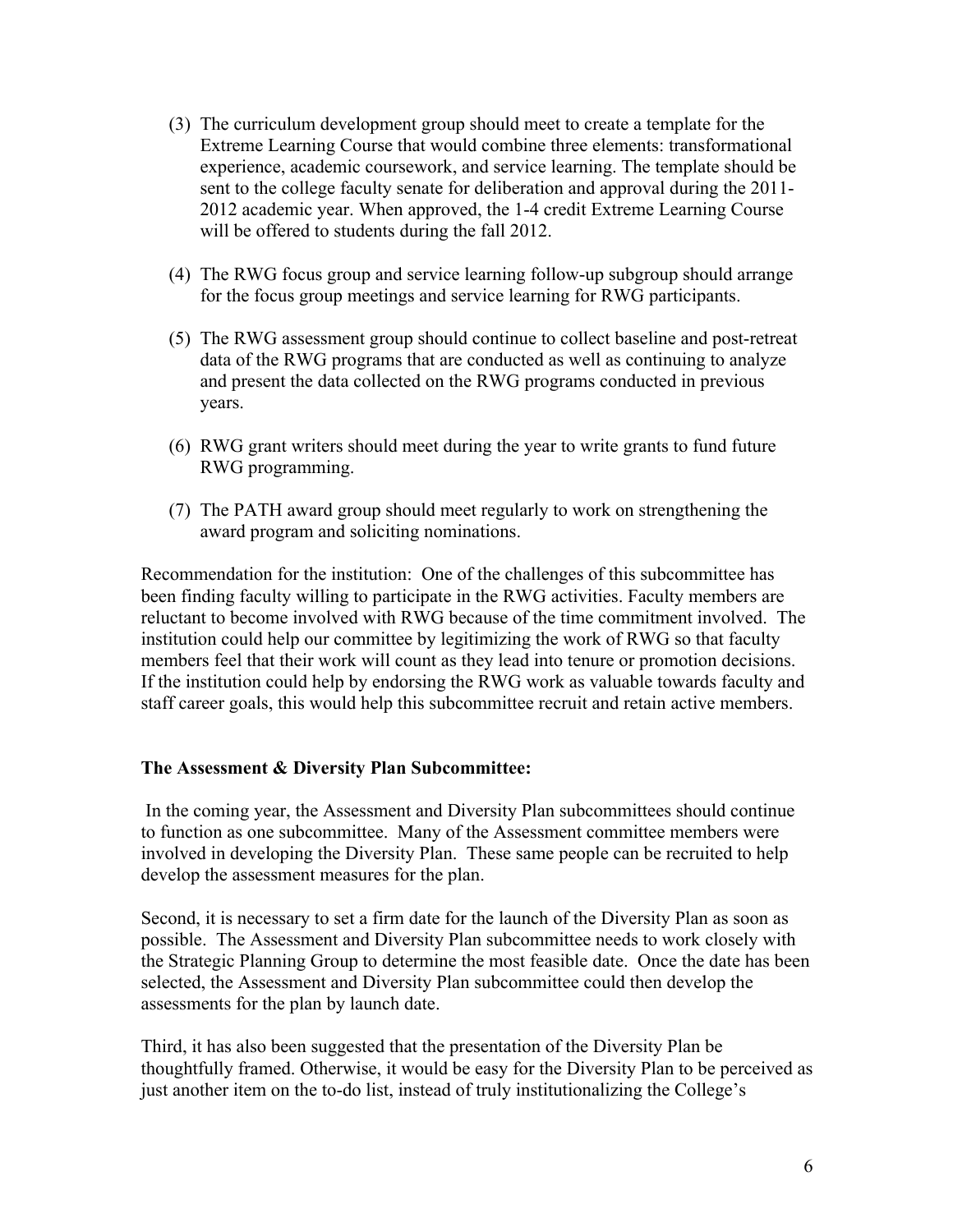commitment to diversity and community. Commission members and members of the Assessment and Diversity subcommittee could serve as presenters of the Diversity Plan to different departments to help promote its adoption.

The subcommittee should continue researching the question: *Why does there appear to be a decline in retention and graduation rate for minority students over the past three years?* The Office of Institutional Research has started looking at outcomes for cohorts on a unit record basis and has made use of the Student Clearinghouse Services to obtain information on students' transfer patterns. These unit record files, stripped of identifying information, were shared with Professors Edward Drachman and Monica Schneider who have worked with students to analyze the data and presented their results to the Committee on Inclusive Excellence. This Subcommittee will use some of their results to structure its work in the coming year.

### **The Professional Development Subcommittee:**

We recommend that this subcommittee continue developing a mechanism for providing ALL faculty members with professional development opportunities related to diversity. This subcommittee should work in conjunction with the Provost's Office and the TLC to identify the most effective way to provide these opportunities. Specifically, the Professional Development Subcommittee should:

- (1) explore mechanisms for developing more comprehensive programs for faculty similar to the RWG program implemented with students. This may include an experiential retreat that provides faculty with the opportunity to address diversity-related issues both on personal and academic levels.
- (2) Re-submit the grant proposal to CHAS. This project would encourage collaboration between faculty and students in researching important diversityrelated issues faced by the campus community.
- (3) Work in conjunction with the TLC on workshops specifically designed to support faculty development regarding universal design and other diversityrelated teaching endeavors.

Following up on expressed students' concern about the lack of integration of diversity within the curriculum where issues of race, class, gender and disability appear to be limited to specific courses ("ghettoized"), it is recommended that curriculum support be advanced through planning with the college on a "design for all" strategy (Universal Design for Learning) that takes into account the need for varied approaches to pedagogy augmented by sophisticated technology usage. Members of this subcommittee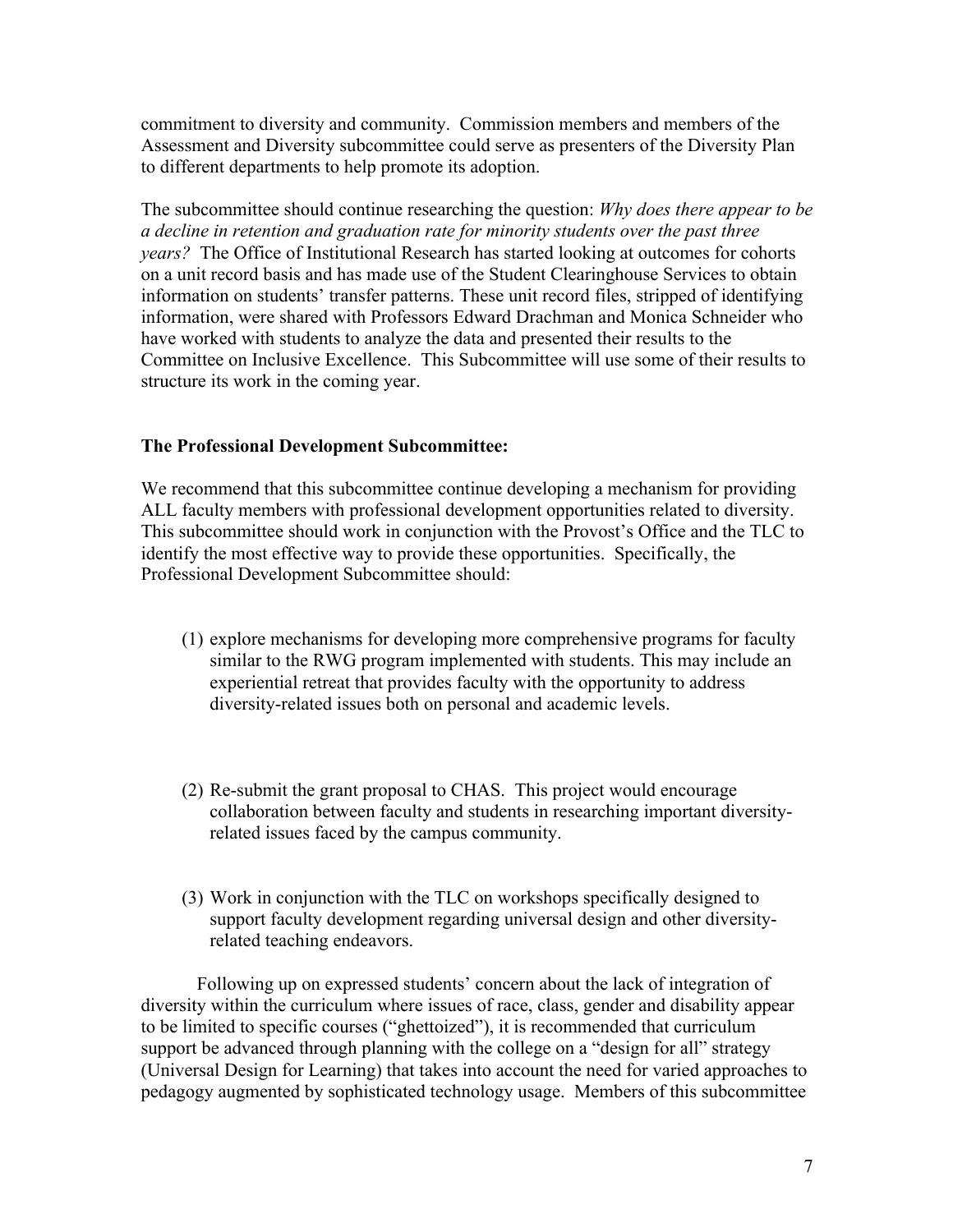plan to present a workshop series working with the TLC that will begin with an example from an integrative approach at Temple University curriculum work and universal design. They will promote examples of curriculum-based diversity concerns as one of several core features of a campus committed to capitalizing on diversity.

The Professional Development subcommittee recommended that the curriculum be assessed to ensure that alternative perspectives and paradigms are considered in equal measure—contemporary approaches to the curriculum are often the consequence of explicit efforts to be inclusive of diverse knowledge sets. However, this issue will probably be addressed by the Assessment and Diversity Plan (ADP) subcommittee as part of their work. Thus, we encourage members of the Professional Development subcommittee who are interested in this issue to collaborate with members of the ADP subcommittee.

- (4) Identify other diversity-related issues that are relevant for the campus and develop workshops designed to facilitate communication (e.g., ableism, race, gender, sexual orientation, etc.)
- (5) As a way to support faculty, identify the patterns of selecting speakers for campus events and link them to existing coursework for full impact. Specifically, this subcommittee should create a list of faculty that describes their interest and efforts to integrate diversity into their courses. If these names are readily available, we can contact these faculty members when certain speakers are on campus and help them to connect them to their course work.
- (6) Identify faculty who embed diversity in their courses as exemplars of the strength of diversity — and highlight their efforts (e.g., in the Lamron). These faculty members could potentially serve as resources for other faculty members who wish to incorporate diversity in their courses.

# **Overall Summary and Conclusions**

Overall, in spite of a difficult year, the Commission continued to take significant steps toward addressing important community issues and involving members of the larger college community in the process. As the Commission continues to make its transition toward outreach, the subcommittees will need to continue to involve the larger community as they try to implement the various projects and programs proposed in this report. Furthermore, the Commission will need to continue to reach out to the community by becoming actively involved in the various projects associated with the College's theme of community and change.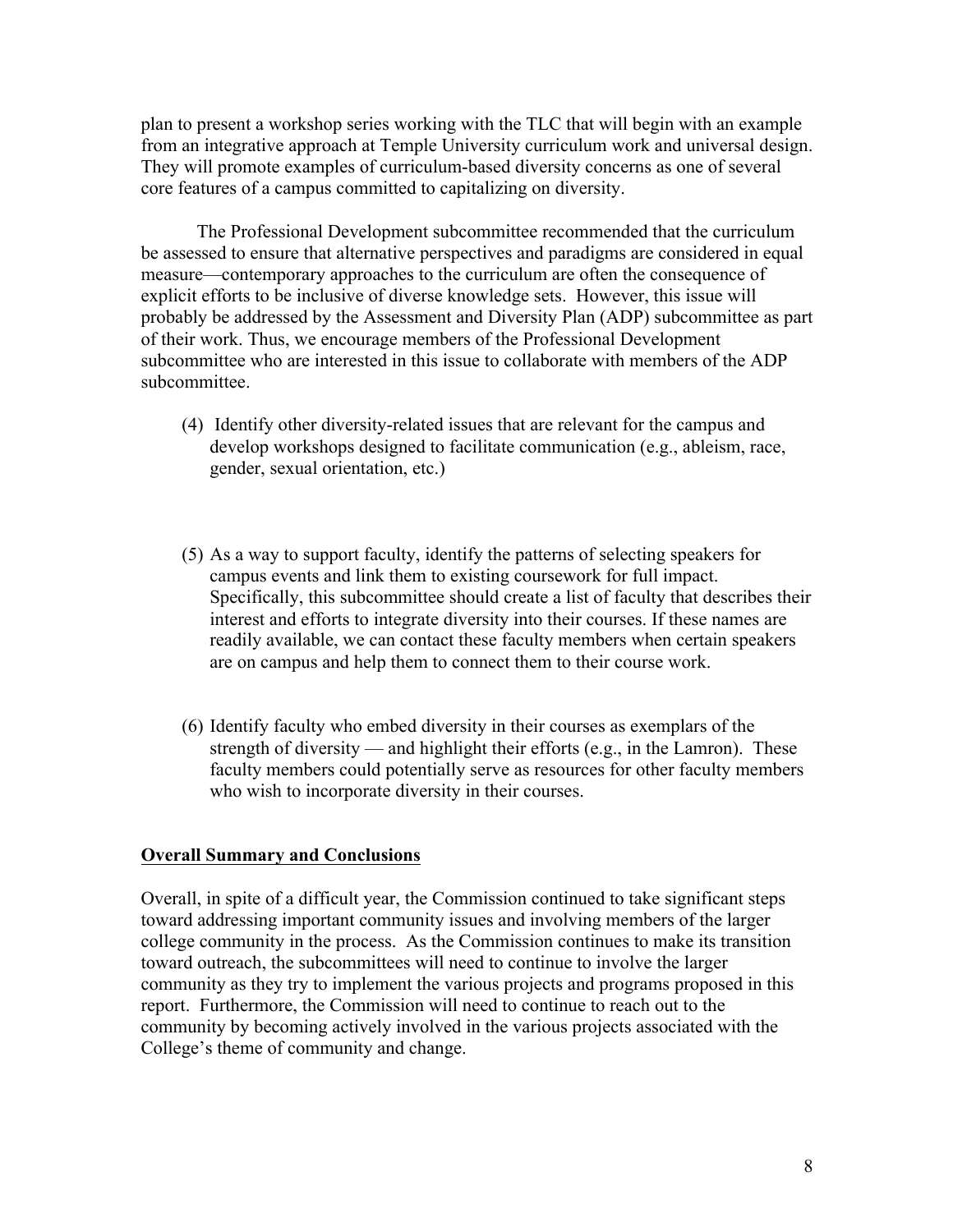We would like to take this opportunity to thank all of the members of the Commission for all of their hard work and dedication, especially the chairs of the various subcommittees who have provided such effective leadership in the process. It is both a pleasure and a privilege to work with a group of individuals who are so committed to making a positive difference in our community.

We would also like to thank the students, faculty, staff, and administration in the larger community who contributed their ideas, concerns, and resources during the various meetings and focus groups conducted throughout the year. Without their contributions, the Commission could not do its work.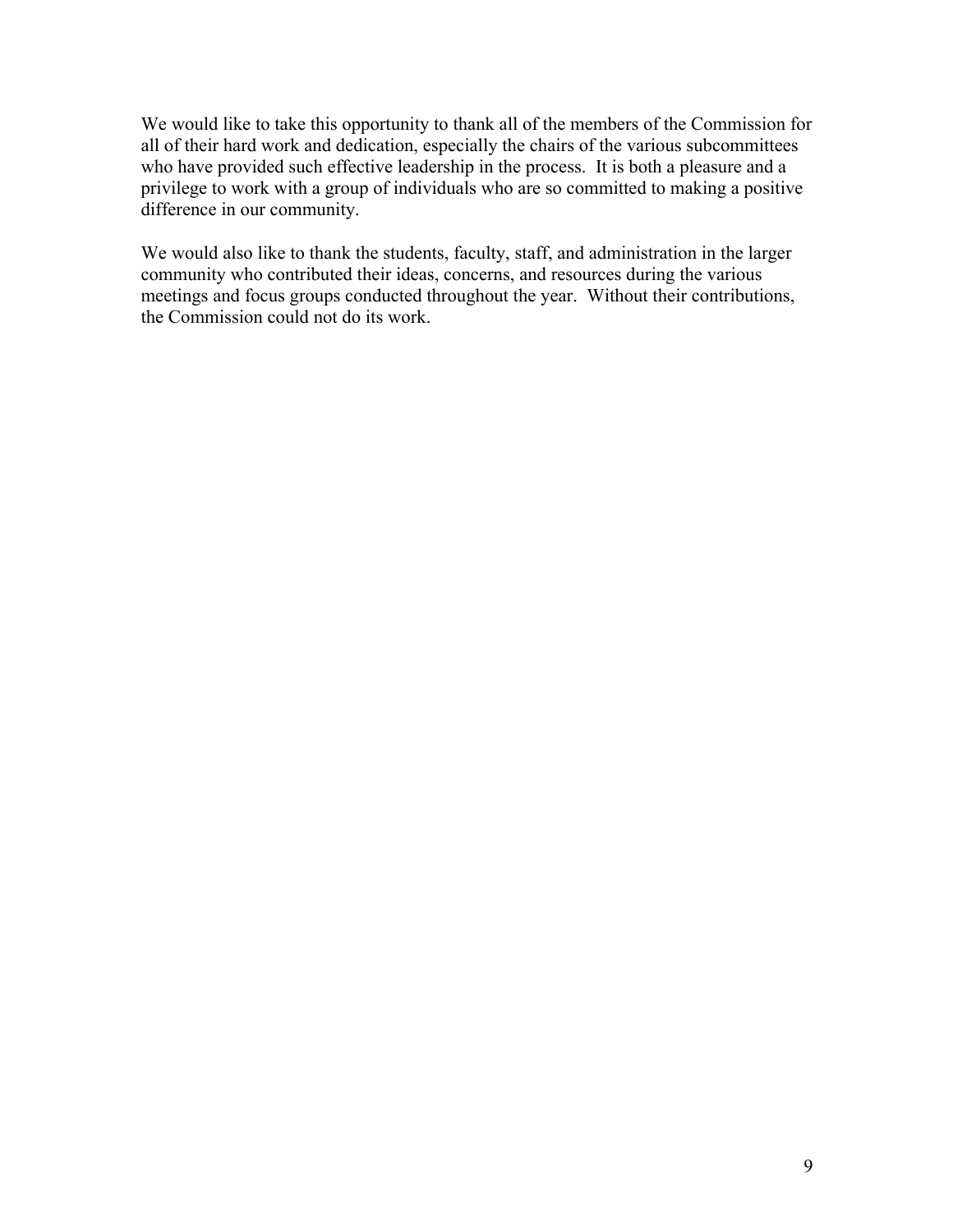# **Appendices**

- I. Student and Campus Engagement
- II. Assessment and Diversity Plan
- III. Professional Development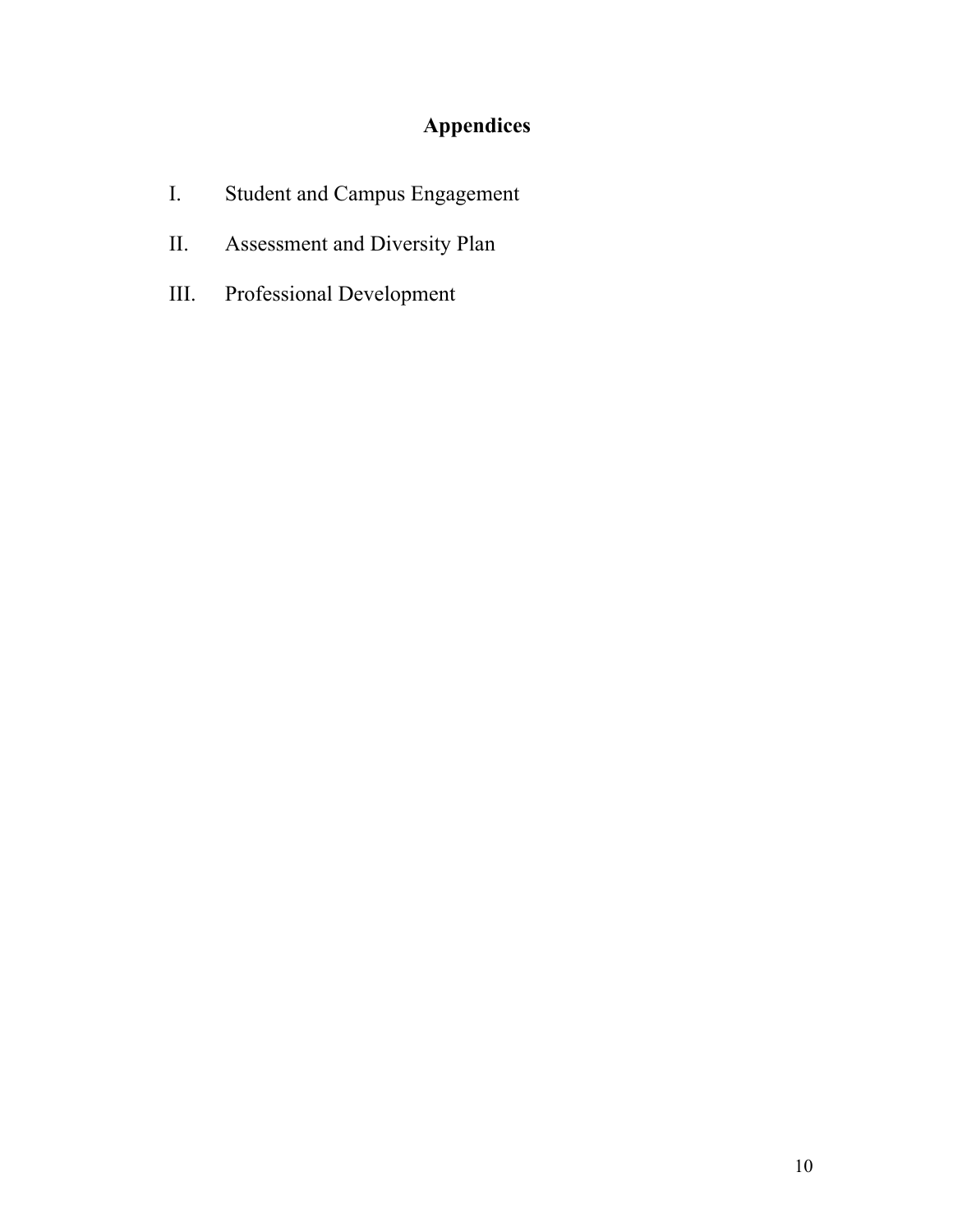# **Report of the Student and Campus Engagement Subcommittee: Real World Geneseo project and PATH awards**

Submitted by Susan Norman and Fatima Rodriguez Johnson

#### **Committee Members:**

Donte Bothel, Student Nikisha John, Student Garry Morgan, Area Coordinator, Residence Life Susan Preston Norman, Xerox Center for Multicultural Teacher Education Gina Ottolia, Student Robert Owens, Dept. of Communicative Disorders Vishal Patel, Student Fatima Rodriguez Johnson, Office of Multicultural Programs & Services Isaiah Tolbert, Resident Director, Residence Life Annmarie Urso, School of Education

#### **RWG Assessment Researchers**:

Monica Schneider Julie Rao Diantha Watts

SUNY Geneseo staff and faculty co-facilitated the RWG 2 retreat for 14 students during the October break, October 9-October 12, 2010. The retreat was similar in content to RWG 1 with the addition of an outdoor low ropes course to do trust and team building activities. During December 15-17 2010, SUNY Geneseo held a train the trainer conference whereby Robert Jones trained 8 faculty and staff in the Diversity curriculum for the RWG retreats. With this training three SUNY Geneseo staff and faculty led the first all Geneseo facilitated retreat for RWG 3 that took place January 13-16, 2011. The retreat for RWG 2 and RWG 3 consisted of thirty- eight dedicated contact hours of interactive workshops on racism, sexism, religious bias, classism and ableism. The RWG 3 retreat was offered to 24 students and 3 Geneseo staff/faculty participant observers. All student participants were assessed using pre-retreat and post retreat on-line surveys. Students also documented their journeys during the retreat by making video diaries. Both retreats were followed up by diversity focused connecting course and group meetings about the impact of RWG retreat. Focus group discussions from RWG 2 reveal the following benefits (1) students report being transformed/enlightened by their RWG retreat experience (2) reflective lab has allowed students to stay close to their cohort and experience emotional support from their peers (3) students report speaking up/out in connecting courses and being praised for sharing diverse attitudes and insights with non-RWG peers.

During the Spring 2011, the SACES members met to consider the Path nominations from across campus. 5 awards were given, three to students and two faculty/staff members: Fiona Harvey, Statsia Monteiro, Rejoyce Owusu , Nicole McCawthan, and Linda Ware.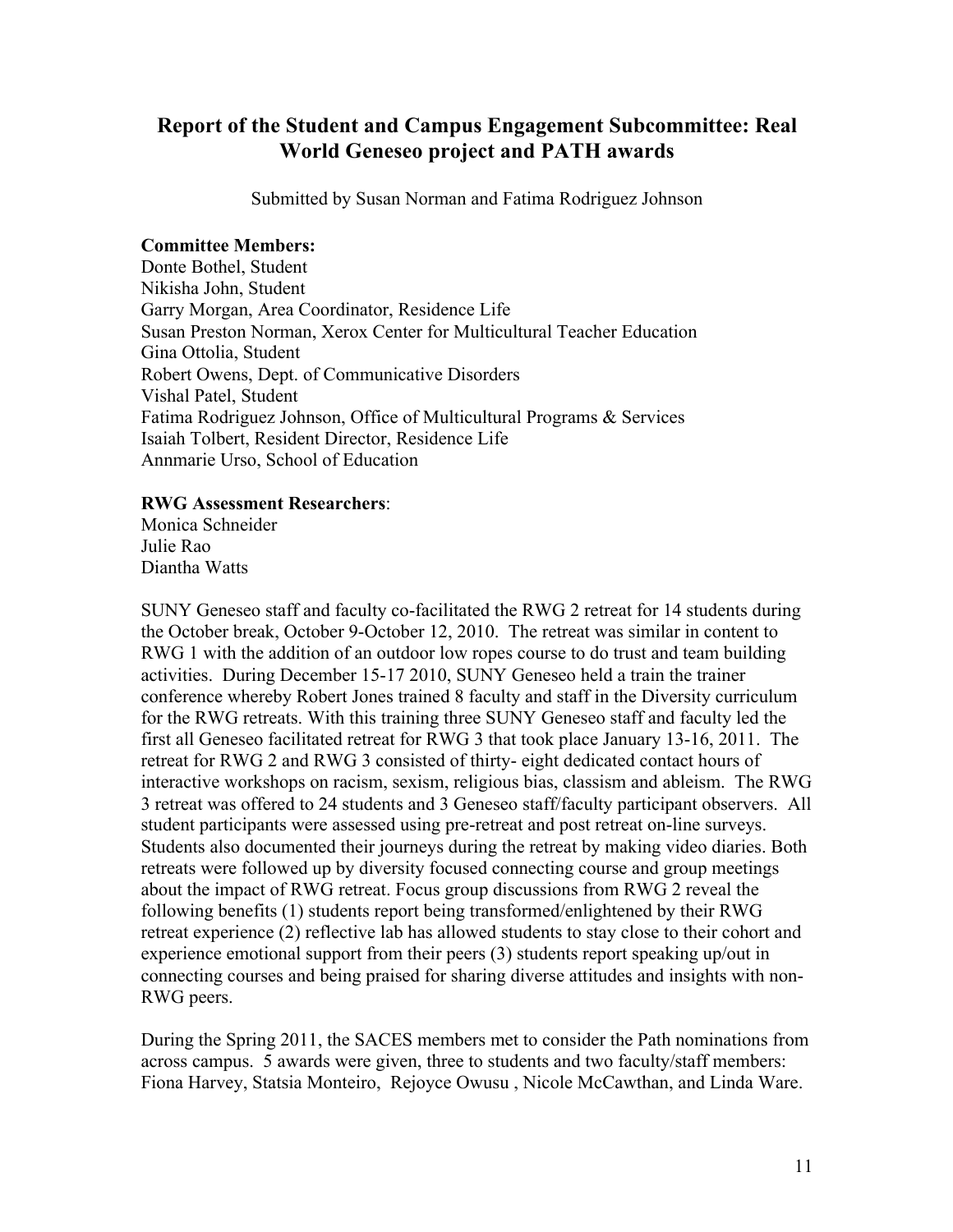During the Spring 2011, Susan Norman and Fatima Rodriguez wrote for another SUNY Provost award that was funded for 10,000.00. An adjustment was made to the previous proposal that aligns with the future plans of the college to offer RWG as an Extreme Learning course. RWG 4 for 30 students will be offered during the winter break prior to the Spring 2012 as part of recognizing the work of Dr. Martin Luther King.

Future recommendations for the future SACES subcommittee could be as follows:

- (1) Duties of the SACES committee members could be split between several other subcommittees 1) RWG retreat trainers and facilitators, 2) RWG focus group and service learning follow-up 3) RWG assessment 4) PATH award subcommittee and 5) RWG curriculum developing 6) RWG grant writing.
- (2) The curriculum developers can meet to create a template for the Extreme Learning Course that would combine three elements, transformational experience, academic coursework and service learning. The template should be sent to the college faculty senate for deliberation and approval during the 2011- 2012 academic year. When approved, the 1-4 credit Extreme Learning Course will be offered to students during the fall 2012.
- (3) The RWG focus group and service learning subcommittee can also arrange for the focus group meetings and service learning for RWG participants.
- (4) The retreat facilitators should work on training the RWG trainer program for faculty, staff, and student leaders. This should take place preferably in October or some other convenient time during the fall 2011 for people interested in facilitating the retreat. The retreat facilitators also facilitate the next retreat along with those that were newly trained.
- (5) The assessment committee should continue to "rock on" with their excellent analysis of RWG data.
- (6) RWG grant writers should meet during the year to write grants to fund future RWG programming.
- (7) The PATH award subcommittee should meet regularly to work on strengthening the award program and soliciting for nominations.

#### Future recommendations for the institution:

Faculty members are reluctant to become involved with RWG because of the time commitment involved. The institution could help our committee by legitimizing the work of RWG so that faculty feels that their work will count as they lead into tenure or promotion decisions. If the institution could help by endorsing the RWG work as valuable towards faculty and staff career goals, this would help us recruit and retain active members.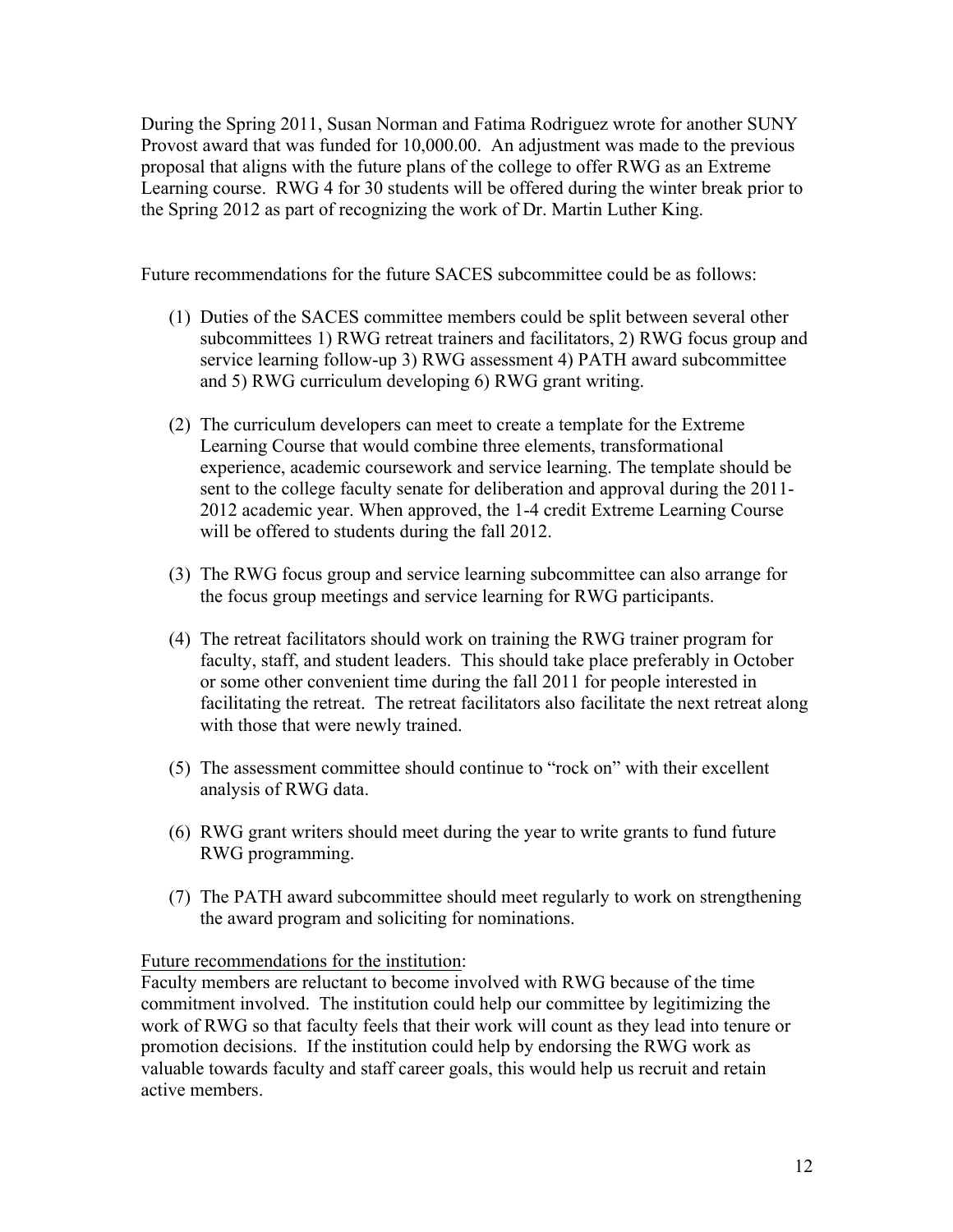# **Report of the Assessment & Diversity Plan Committees President's Commission on Diversity & Community**

Submitted by Julie Rao

#### **Committee members:**

Alexandra Carlo, Health & Counseling Celia Easton, Dean of Residence Life A. Scott Hemer, Head Women's Basketball Coach Harry Howe, Professor of Accounting Gloria Lopez, Director of Affirmative Action Polly Radosh, Dean of the College Julie Rao, Director of Institutional Research Farooq Sheikh, Assistant Professor, School of Business Kathy Trainor, Staff Associate, Student & Campus Life Julie Rao, Co-chair David Gordon, Co-chair

### **Committee Activities:**

The Diversity Plan was presented to the Strategic Planning Group (SPG) late last academic year. The SPG added reviewing the Diversity to its agenda for this academic year. SPG finished its review of the Diversity Plan in the spring semester. The intended goal of the Assessment Committee was to develop the assessment outcomes for the Diversity Plan. With the delay in getting the plan through the SPG, the Assessment Committee never met.

The Diversity Indicators were updated and are included with this report.

Our suggestions for next year's agenda would be to combine the Assessment and Diversity Plan committees. Many of the Assessment committee members were involved in developing the Diversity Plan. These same people can be recruited to help develop the assessment measures for the plan.

Another idea for next year is to set a firm date for the launch of the Diversity Plan. The Assessment subcommittee would then have to develop the assessments for the plan by launch date. It has also been suggested that the presentation of the Diversity Plan be thoughtfully framed. It would be easy for the Diversity Plan to be perceived as just another item on the to-do list, instead of operationalizing the College's commitment to diversity and community. Commission members and members of the Diversity/Assessment subcommittees could serve as presenters of the Diversity Plan to different departments to help promote its perception.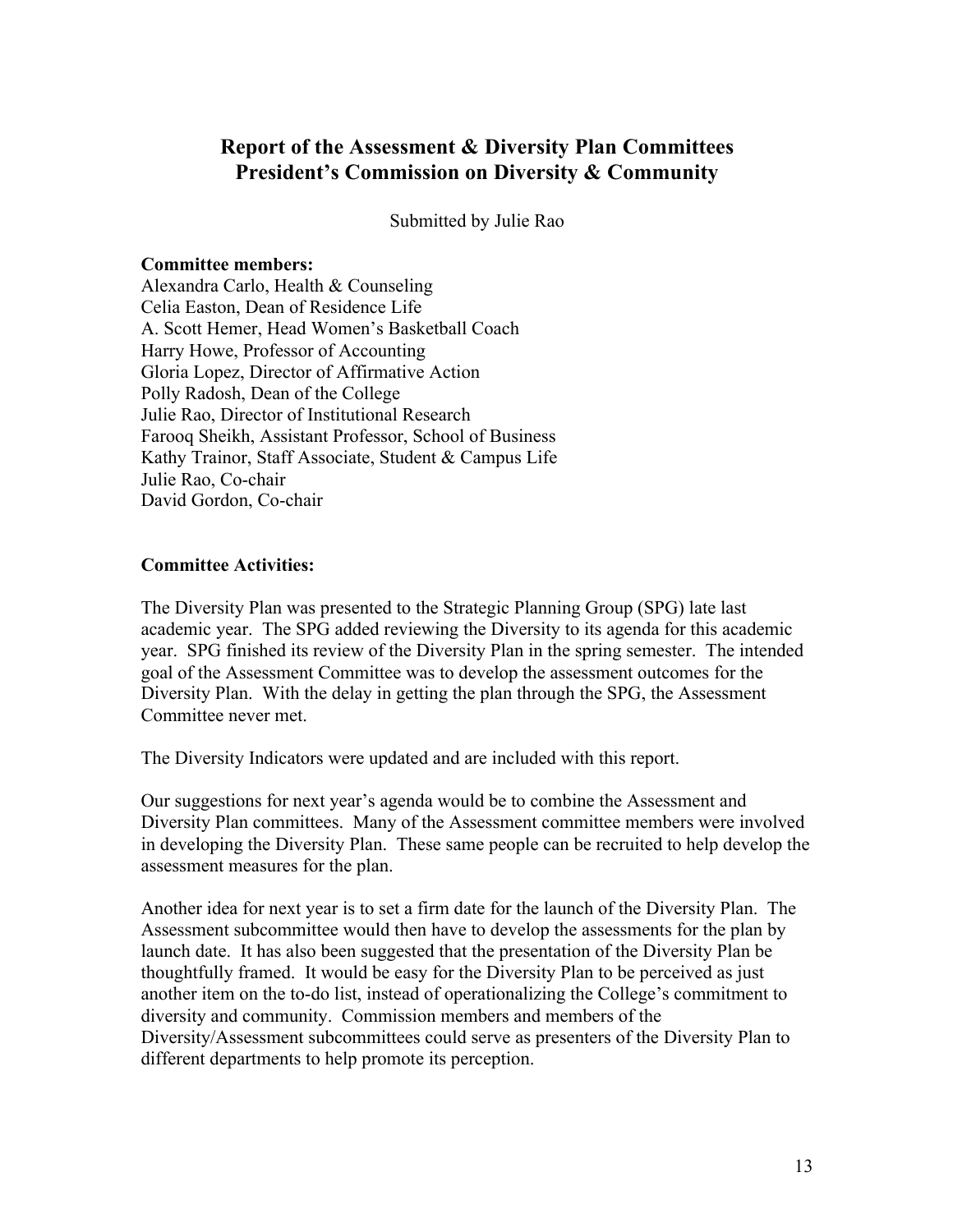# *Why does there appear to be a decline in retention and graduation rate for minority students over the past three years?*

The Office of Institutional Research has starting looking at outcomes for cohorts on a unit record basis. They have made use of the Student Clearinghouse Services to obtain information on students' transfer patterns. These unit record files, stripped of identifying information, were shared with Professors Edward Drachman and Monica Schneider. They have worked with students to analyze the data and presented their results to the Committee on Inclusive Excellence. The Committee will use some of their results to structure their work in the coming year.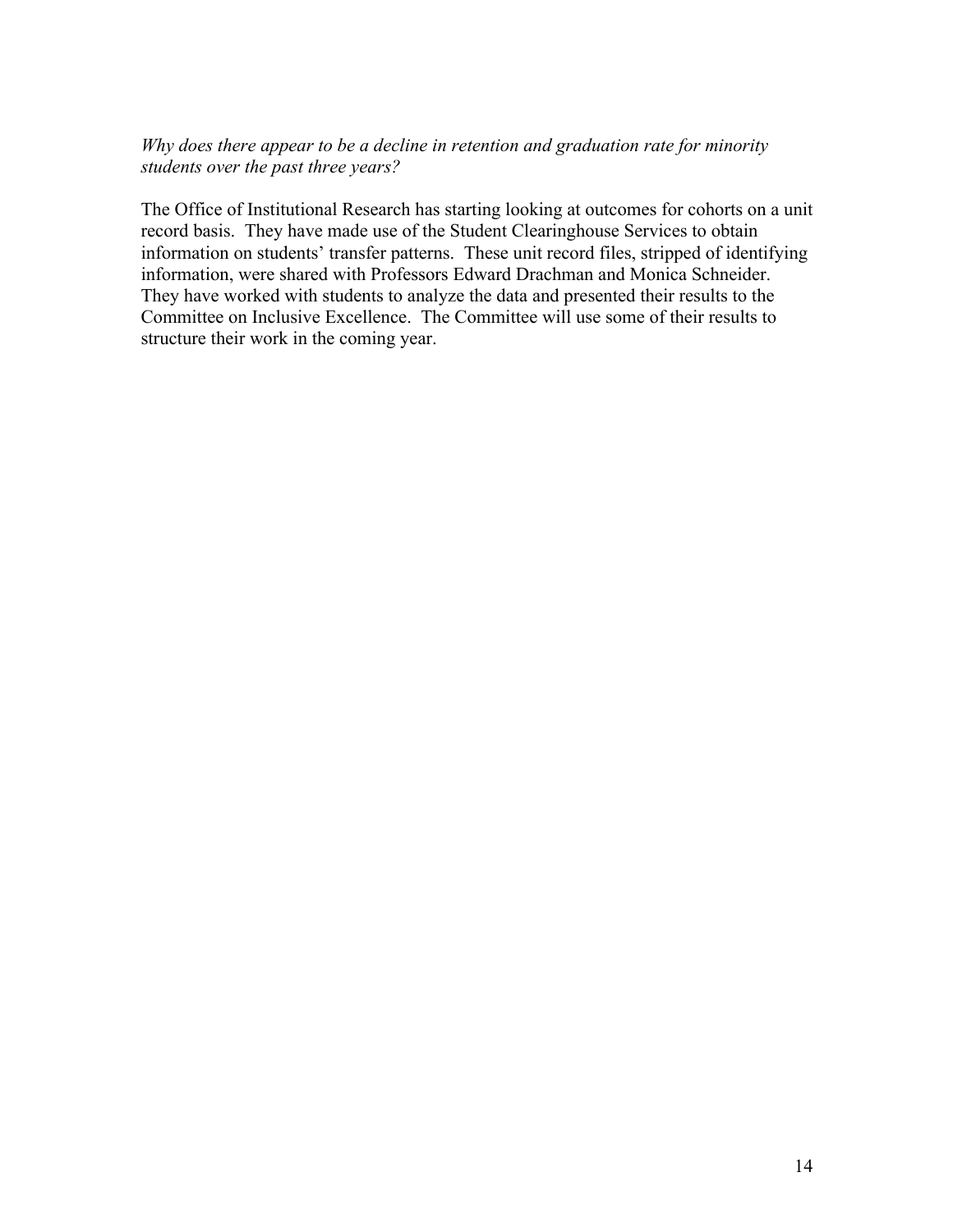#### **Report of the Professional Development Subcommittee**

Submitted by Linda Ware

#### **Committee Members:**

Michelle Costello, Reference and Instruction Librarian Tracy Paradis, Reference and Instruction Librarian Linda Ware, Associate Professor, School of Education (Chair)

#### **Summary 2010-2011**

The subcommittee revisited the goals outlined in the 2010 report and considered how we might continue and extend efforts towards those stated ends—specifically, goal #3

*The Commission needs to continue to foster community dialogue about diversity issues in a meaningful way by supporting, encouraging, and providing feedback on these dialogues at all levels of the College. They should serve as "promoters" of people talking about ideas and issues and giving community members an opportunity to see the outcomes of their dialogues.* 

Our subcommittee prepared *Critical Incidents, Critical Conversations & Inclusive Pedagogies* (CiCCiP) in response to a RFP from CHAS. (See attached proposal with Executive Summary). Our proposal was not funded, but we received positive feedback and were encouraged to pursue funding during fall 2011. The CiCCiP discussion led to consider diversity challenges in these areas 1) Campus Representations of Diversity, 2) Diversity in Community contexts, and 3) Curriculum (see CiCCip).

#### Campus Representations of Diversity

Following the submission of CiCCiP the subcommittee was less active in the wake of faculty, staff and program cuts. Although the CHAS grant was not funded it encapsulated the intended goals for continued discussion to feature diversity as a "value added" component of the College as defined by President Dahl in our mission statement. In discussion it was noted that too few visible markers across campus support the notion of a "value-added" position. Given that one goal for the Diversity commission 2009-2010 was to secure the "commitment of resources and support from the Commission and the College"—that goal must be revisited in light of the above discussion.

Efforts to convey the power of visual representations associated with positive portrayals of diversity this issue was addressed by students in anticipation of providing a specific example for the next submission to CHAS, students in WMST 201 (Spring 2011 taught by Linda Ware). Students independently surveyed the campus walking through each academic building, office (as permitted) and the sports facility to chronicle how diversity "appeared" on our campus. Visible minorities (race & ethnicity) were typically positioned in product placement style (aka Hollywood style: as a prop), women were positioned "fashionista" style, and representations of LGBT and disabled students were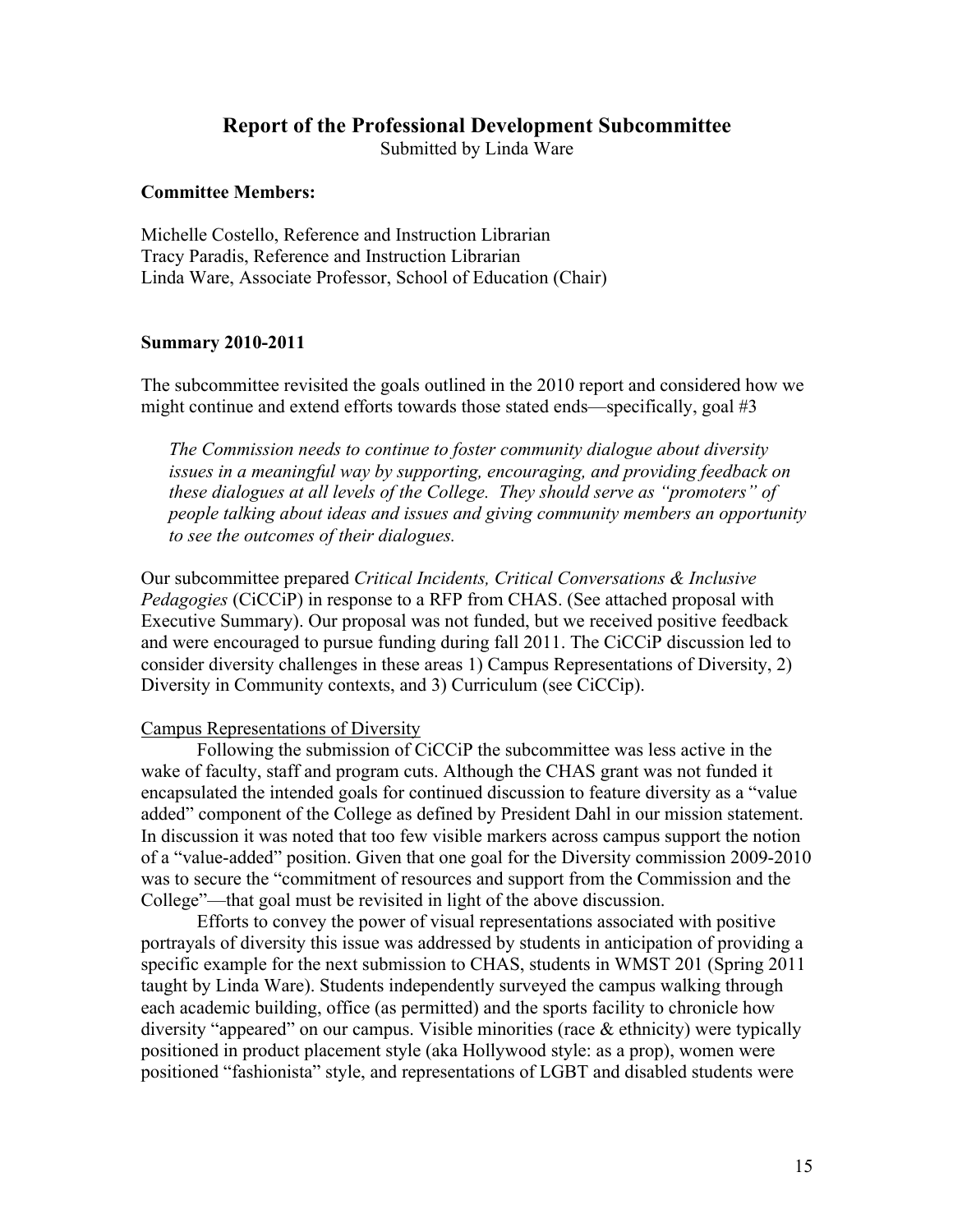completely erased from the campus despite the active student leadership by Pride Alliance and Students Educating Against Ableism (SEAA).

#### Diversity in Community contexts

There exist several female community members who as dairy farmers offer local examples of empowering representations of women in our community; there exist women who join their husbands as laborers in the fields and on dairy farms; there are several women in business in Livingston County who merit recognition along with those who represent the strength of all forms of diversity that typically fall outside the venues for recognition on our campus.

#### **Recommendations 2011-2012**

## •Action: Curriculum integration

This follows on the point that students continue to stress their awareness of the lack of integration of diversity concerns within the curriculum. An integrative approach to curriculum planning that accounts for race, class, gender and disability appears to be limited to specific courses.

#### •Action: Design for All

Curriculum support could be advanced through planning with the college on a "design for all" strategy (Universal Design for Learning) that takes into account varied pedagogical approaches augmented by sophisticated technology usage. A "Design for All" framework (universal design) invites serious consideration of the question, "Who is excluded by our instruction?" We will present a workshop coordinated by the Teaching and Learning Center based on an integrative approach at Temple University with curriculum and universal design applications. As a campus committed to characterizing and capitalizing on diversity we must consider the need to carefully assess the curriculum to ensure that alternative perspectives and paradigms are considered in equal measure. Typically such approaches make explicit efforts to be inclusive of diverse knowledge sets. We hope to link faculty willing to consider current social, economic and political challenges similar to those raised by the "Kindle Reading Group" organized by Provost Long (summer 2011). The group discussed Parker Palmer's, The Heart of Higher Education which framed by the question: *"How can higher education become a more multidimensional enterprise, one that draws on the full range of human capacities for knowing, teaching, and learning; that bridges the gaps between the disciplines; that forges stronger links between known the world and living creatively in it, in solitude and community?"* (p. 2). Palmer suggested that we bypass the search for one monolithic solution, and instead explore "multiple threads of inquiry and experimentation that might come together in a larger and more coherent tapestry of insight and practice" (2).

#### • Action: Interface with existing campus committees

The Diversity Commission must make their mission more central to the work of various campus committees to avoid being "ghettoized" as the site that takes up diversity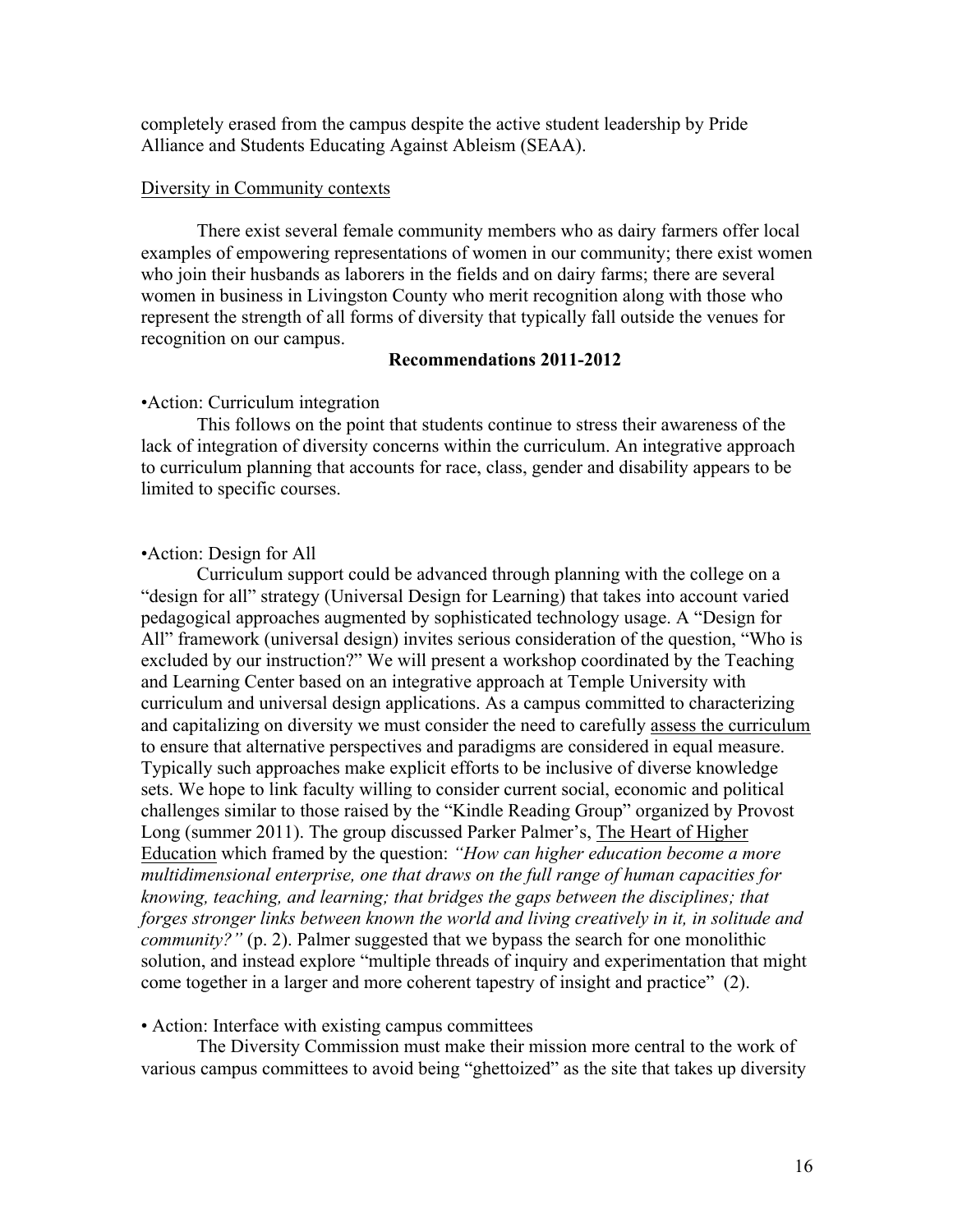while the work of others on campus proceeds as if diversity concerns were "optional" the work for some, but not all.

#### •Action: *Access This!*

We hope to advance diversity as a measure of human wealth. Simply put, Geneseo would be a less interesting place were it not for the opportunity to mine multiple forms of diversity needed on our campus. *Access This!* was submitted for funding through the Faculty Project Initiation Grants but it was not funded. The project evolved from the discussion of diversity representation presented above, but *Access This!* narrowed the focus to disability in an effort to propose a manageable idea to the Research Council. However, the project merits a second look with revision that would address diversity writ large across the campus.

•Action: Normative accounting of exclusion.

Utilize existing evaluation data (Julie Rao) to map diversity and cultural concerns to identify the following:

1) Visual markers that represent disability across campus (*Access This!*);

2) Identify faculty who have attempted to embed diversity in their courses as exemplars of the strength of diversity writ large—and HIGHLIGHT their efforts perhaps in the Lamron or from a webpage with a link to something catchy like "Diversity Does It" or "Contextualizing Diversity"—just a few examples to consider.

3) Identify the number of students who graduate without taking any targeted courses—or just one "M" course. *Find out why!*

4) Carefully consider the composition of faculty assignments on committee work. Are the same individuals selected for participation on major committees? Have faculty who identify as representative of diversity included in the conversations that then shape key decisions on campus? Or are they merely rolled out to accomplish "diversity window dressing"? In addition to gender, race, class (several faculty are first generation college graduates, a well known marker of class in HE) and given that we want to be clear about the meaning of diversity recognized at Geneseo these individuals should be featured as potentially strong mentors to all students. In addition, those voices need to have a representative impact when college decisions are made—we have the data to count the pockets of strengths and needs to indicate this.

5) Identify the patterns of selecting speakers for campus events—are the events supported by the College with a "special" allocation of funds to support race, class, gender and disability content intended to link to existing coursework for full impact? For example, 2010-2011 Fatima Johnson worked with the student organization Students Educating Against Ableism (SEAA) to co-sponsor two events on campus. One included a presentation by Liat Ben-Moshe, a sociologist and disability studies scholar from Syracuse University. As a wheelchair user, Dr. Ben-Moshe spoke from a perspective informed by not only by sociological analyses of disability policy, but of her experience as a doctoral student at Syracuse who navigated various physical barriers to her participation on campus. It would have been useful to tie her visit into other course work with which she held expertise (i.e., international policy).

6) Finding and naming our strength—were a list of faculty become readily available that listed their interest and efforts to integrate diversity into their courses,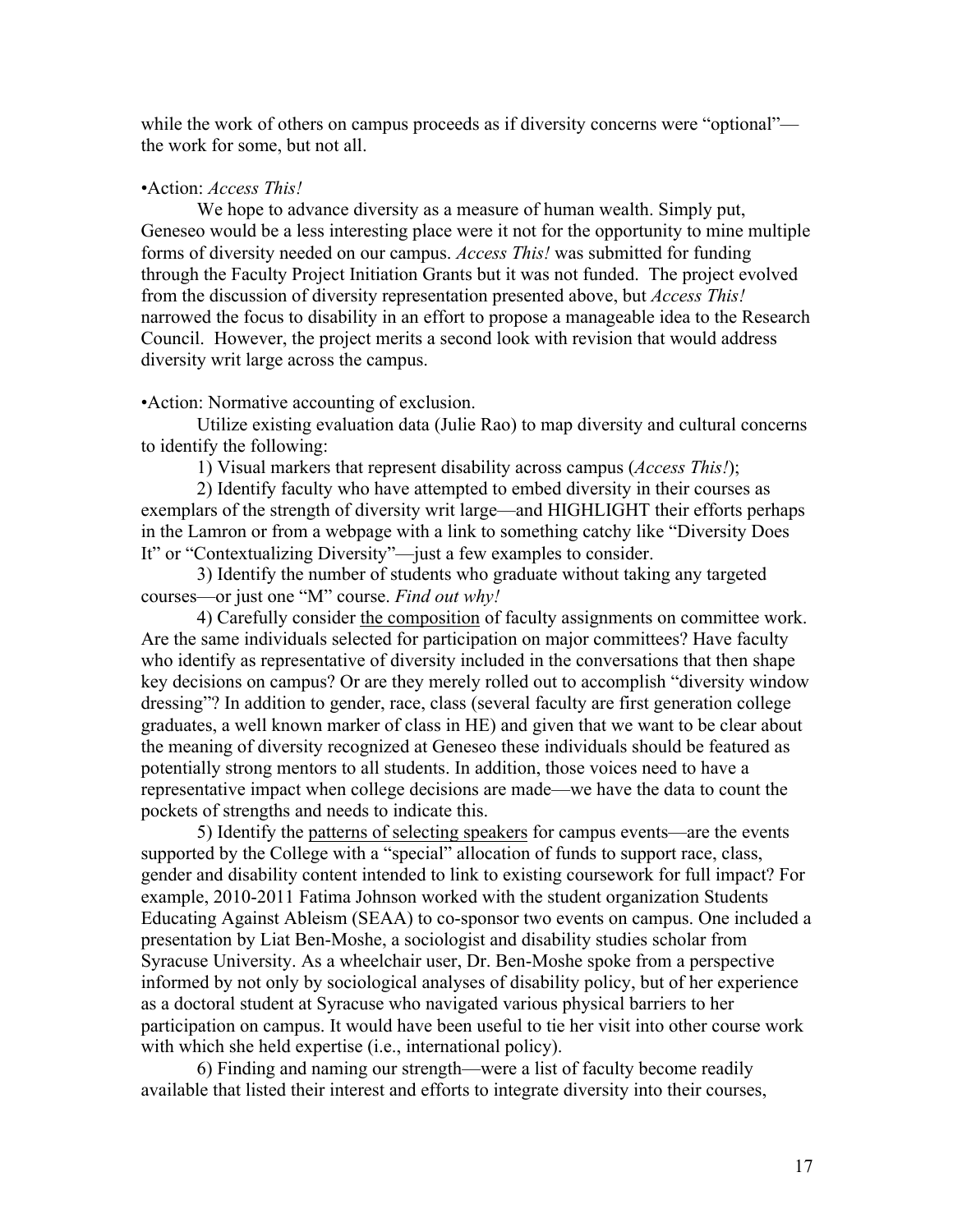contacts could have been made and Dr. Ben-Moshe's time on campus would not be limited to a single issue presentation. This was accomplished in the second event supported by Fatima Johnson's office when Eli Clare, a Vermont based poet and disability/queer activist was invited to present during Cultural Harmony week. This recommendation came from a Women's Studies student who encountered her work in a textbook for a course and from a documentary screened in a WS 100 course. During his stay Eli presented to three sections of CURR 320, and to a combined class with Professors Katz and Blood, in addition to his lecture/workshop on embodiment in the example of the queer, disabled body that filled Newton 201.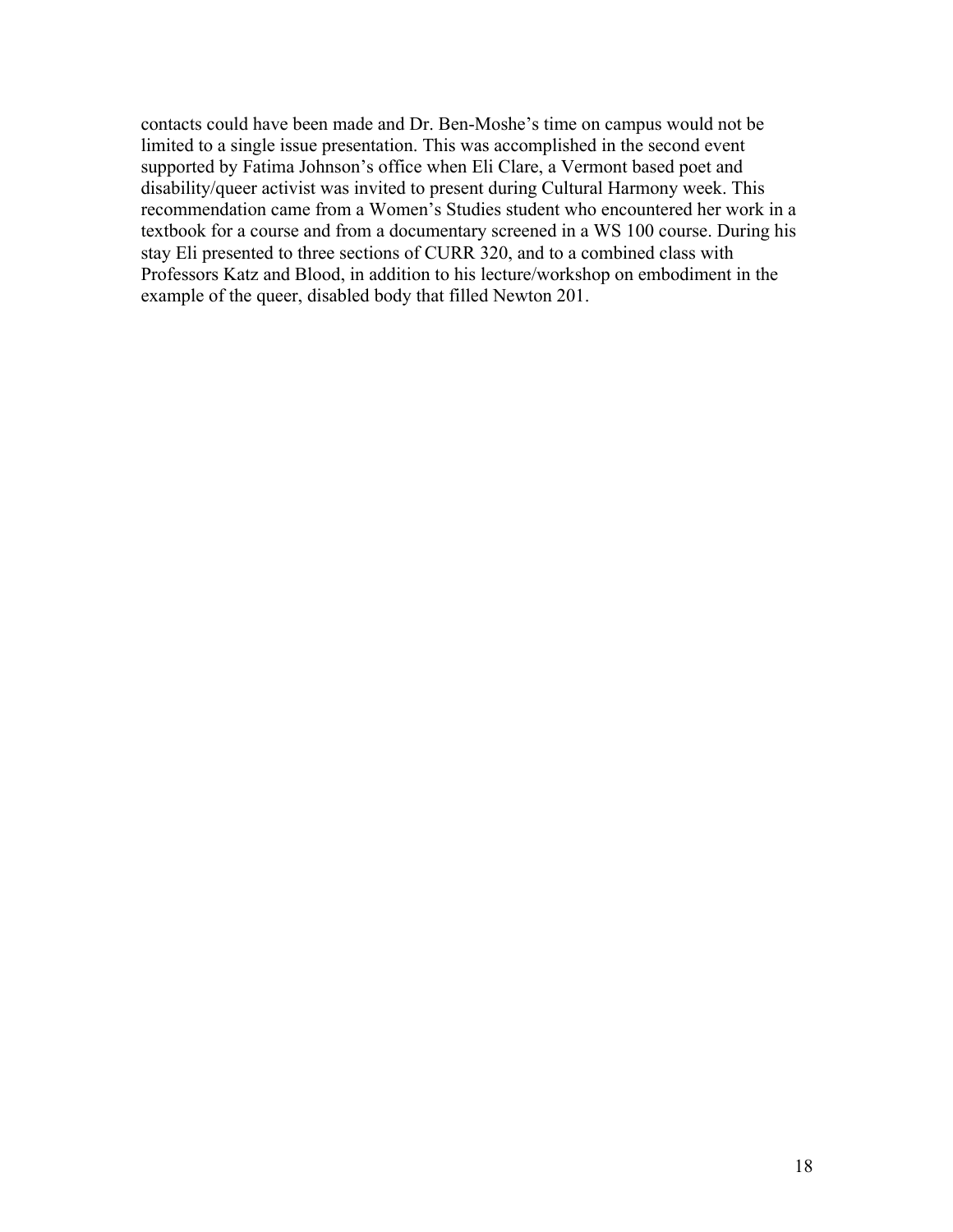#### COPY OF GRANT SUBMITTED TO CHAS

Executive Summary *Critical Incidents, Critical Conversations & Inclusive Pedagogies* (CiCCiP).

This grant was submitted in October 2010, but was not funded, however we received positive feedback on the concept and design and we were encouraged to pursue funding during fall 2011. The grant was designed to address the 2010-11 diversity commission report (goal #3)

*The Commission needs to continue to foster community dialogue about diversity issues in a meaningful way by supporting, encouraging, and providing feedback on these dialogues at all levels of the College. They should serve as "promoters" of people talking about ideas and issues and giving community members an opportunity to see the outcomes of their dialogues.* 

In dialogue, interested participants would identify campus-based critical incidents linked to diversity. The grant was designed to bring faculty together with second year students in focused engagement with the goal of probing cultural diversity and cultural awareness linked to pedagogy and practices within the Geneseo context. Working in teams, students and faculty would consider the merit of inclusive pedagogies commonly associated with the promotion of cognitive development, perspective-taking, critical thinking skills, and problem-solving skills as each impacts academic achievement. In this example, *achievement* was intended to include both students and faculty. That is, junior faculty who likely encountered inclusive pedagogies in graduate school would be targeted to participate in this project alongside senior faculty whose graduate experience may have lacked exposure to such diversity considerations. The intention would be to share in an *inverted mentorship* the expertise of the junior faculty with their more senior colleagues. For students, *achievement* would be through similar mentorship with their lived experience, interest, and expertise in collaboration with faculty to design research projects with a focus on diversity themed research for submission to GREAT DAY and at other research venues as appropriate, including, of course, a presentation at a future CHAS meeting. Subsequent discussion proposed identifying a specific diversity strand at GREAT DAY that might provide the impetus for such projects.

**Title:** Critical Incidents, Critical Conversations & Inclusive Pedagogies (CiCCiP)

**Brief Description:** This project will bring faculty together with second year students in focused engagement session with the goal of probing cultural diversity awareness pedagogy. Working in teams, students and faculty will consider the merit of inclusive pedagogies commonly associated with the promotion of cognitive development, perspective-taking, critical thinking skills, and problem solving skills, as each impacts academic achievement. CiCCiP will provide opportunities for mentorship and leadership through the recruitment of minority faculty and recent hires who will work

**------------------------------------------------------------------------------------------------------------**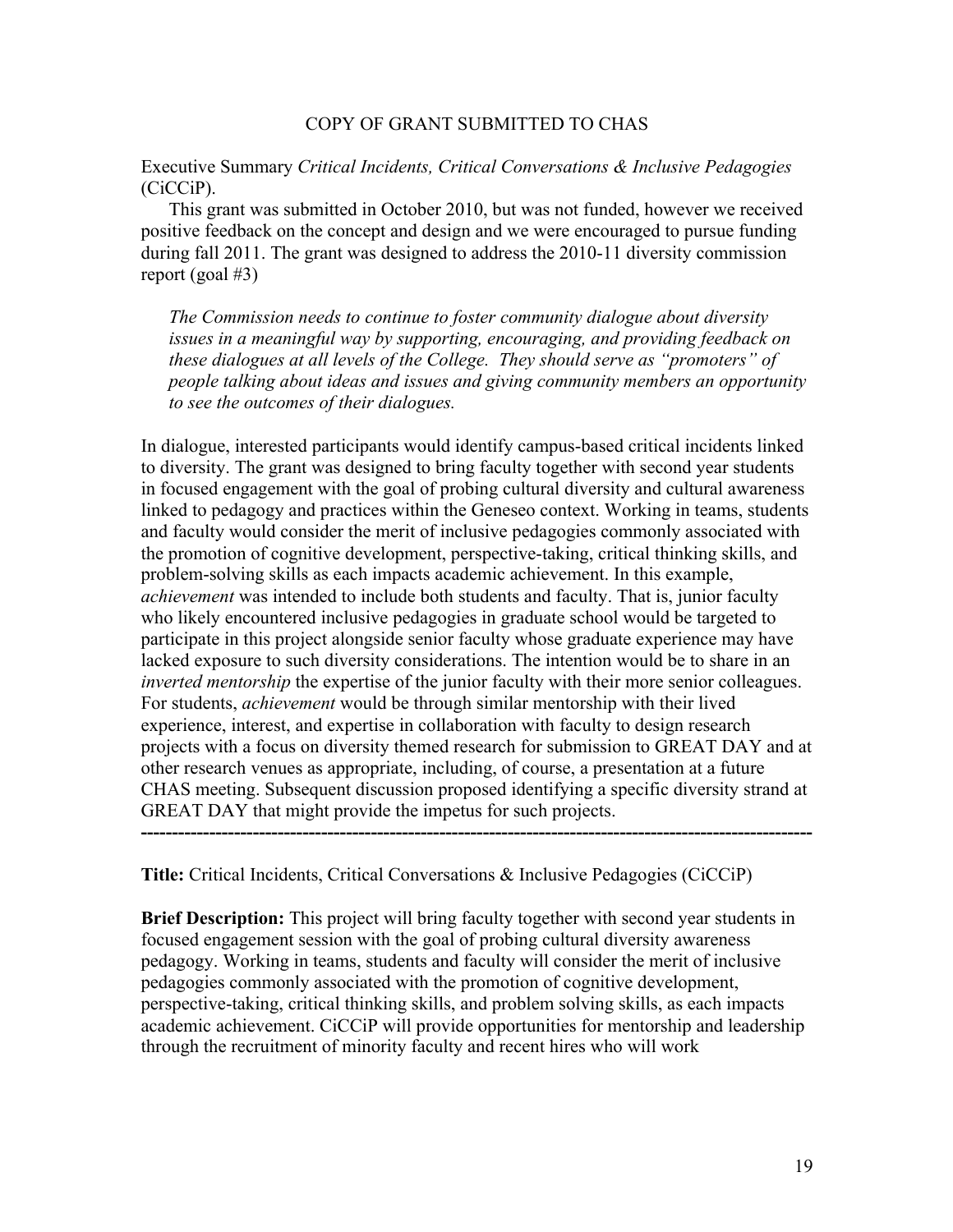collaboratively with students who have completed Real World Geneseo  $(RWG<sup>1</sup>)$ . For this project, RWG students will be afforded leadership opportunities working with faculty who have convened over the years in similar interrogations of privilege and power teaching on a campus that historically has a white majority among students, faculty and administrators<sup>2</sup>. These overlapping experiences will be examined to address local concerns in a context that is informed by broader understanding to sustain and promote cultural diversity at Geneseo. In addition, senior faculty who address cultural diversity in their teaching and their scholarship or are interested in broadening their knowledge about these issues will be encouraged to participate. In sum, we aim to structure more than an "amorphous, homogenized construction of whiteness" (Simon, 153) as the problem, but at the same time, we seek to probe beneath the academic "nod to diversity" (Ware, 2009).

**Project design:** CiCCiP will support monthly workshops with student/faculty teams who will examine attitudes, assumptions and practices linked to instructional vignettes that challenge non-mainstream perspectives specific to race/ethnicity, gender, ability, religious and socioeconomic differences. "Critical incidents" (Tripp, 1993) linked to classroom practice have been discussed among the members of the President's Commission on Diversity and the College who have undertaken action to address race and sexual assault training campus wide. CiCCiP will seek greater articulation of cultural difference in the safe space that faculty who are prepared in advance can provide through the use of "inclusive pedagogies" in the classroom (Adams, et. al, 2007). Participants in the first meeting will identify "critical incidents" they have experienced at Geneseo as the springboard for the development of collaborative research to delineate inclusive pedagogies and a shared response to oppressive and exploitative social relations. These vignettes will be co-authored by faculty and student teaching assistants who will work closely with faculty to complete directed study research framed within the Geneseo context. Junior faculty of color and those with lived diversity experience who are new to campus will be recruited to participate as it has been reported that "teaching against the grain" (Simon, 1992) and their efforts to challenge the status quo curriculum can result in a sense of isolation that is akin to that experienced by students. These faculty members are likely to have encountered inclusive pedagogies in graduate school, and as a consequence, they often offer course work that closely aligns with this proposal. The collaborative research projects produced through this project with students who are

<sup>&</sup>lt;sup>1</sup> This weekend-long transformative retreat brings together a diverse group of students to explore personal issues of privilege, power, class, race, gender identity, and **"**ableism**"** as each affects academic and co-curricular life on campus. RWG has become a keystone in the development of a structural response to promote campus diversity in collaboration with Academic Affairs faculty and staff and Student and Campus Life staff.

<sup>&</sup>lt;sup>2</sup> The college has two active committees organized through the national network of Bringing Theory to Practice that include several faculty who authored this proposal. In addition, the campus has organized two campus teach-in days that entail a year of study on a given topic in advance of a full day teach-in. In 2007-2008, we addressed Race and presently we are participating in discussion of issues related to sexual violence that will culminate in a Sexual Assault Training teach-in in 2011. Faculty members associated with this project are active members in both initiatives.